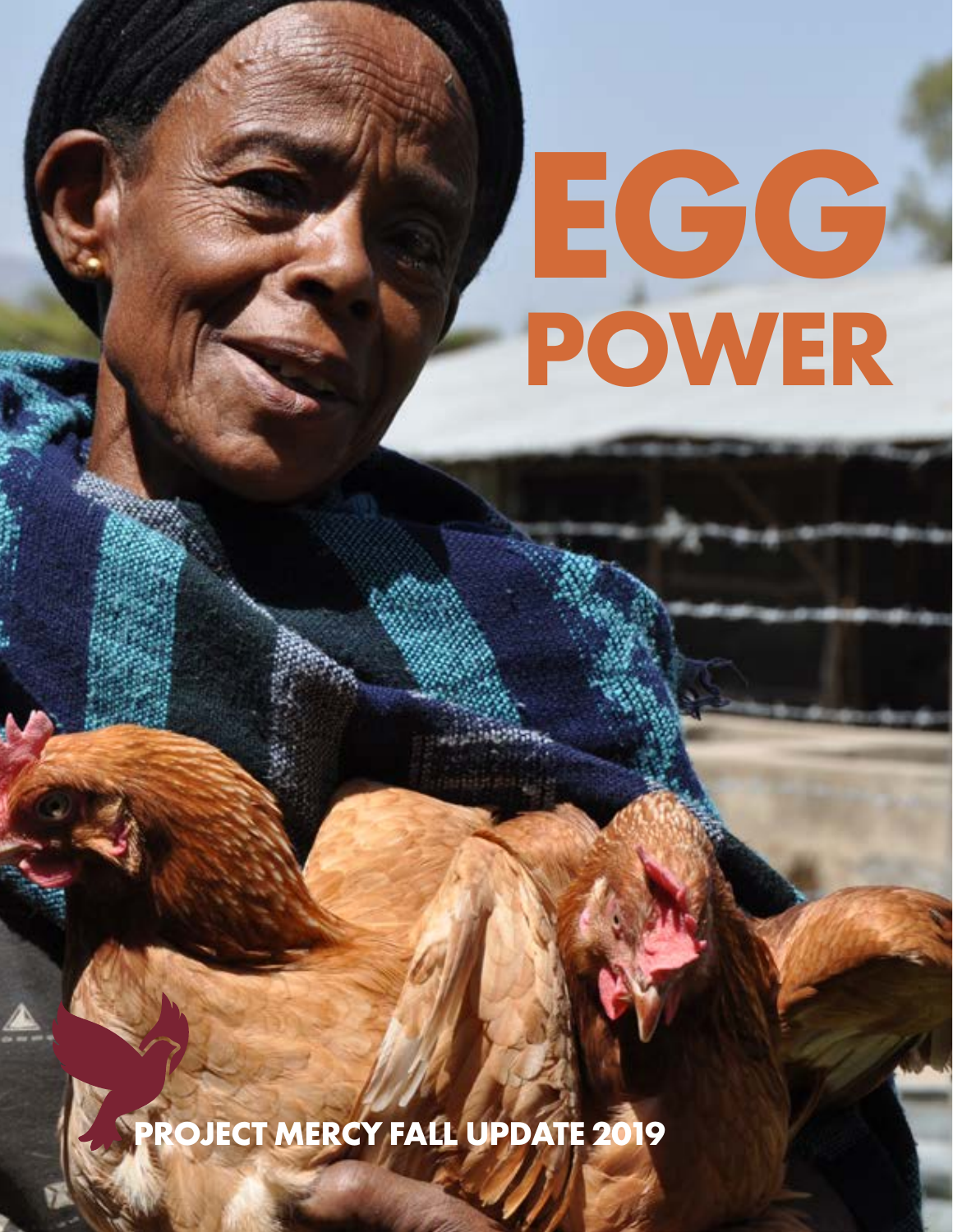

### **Poultry Program**

Eggs are VERY expensive in Ethiopia! The cost of one egg is equivalent to 18 cents. We rarely pay \$2.15 for a dozen of eggs at the grocery store in the United States….can you imagine this in Ethiopia?

Due to the cost in the Southern region of the country, where we work, many children suffer from the lack of animal protein in their diets. By the grace of God, we were able to launch the Poultry Program in March of this year.

This project would never have been completed without the help of seed money for research and planning from a private donation. We also learned so much from the expertise and support from Tyson Food and OneEgg. They have been invaluable in helping us make this program successful. Thank you!

#### **How It works**

Children in grades Pre-Kindergarten and Kindergarten are served one egg a day throughout the year. (We implemented a full year school program for Pre-K and Kindergarten to ensure there is no disruption in their healthy meal program and to help prepare them for the first grade.) Families who receive chickens will be able to collect the eggs and use them for their family. The extra eggs can be sold at market in a neighboring village and provide a second source of income.

#### **The Project Begins**

In the fall of 2016, a barn that was vacant was repurposed for the community of Yetebon. The dairy barn was transformed into a chicken coop for the Poultry Program. Ray and Matt, from Tyson Foods are pictured here helping with Project Mercy plan the barn renovation.

A staff of four was hired and trained by three experts from the Debre Zeit Poultry Farm Research Center. In Ethiopia, those who have disabilities are normally beggars. Not in Yetebon! Working in a poultry farm is a perfect opportunity for the disabled members of the community. One of the members of our staff is partly disabled too, and doing excellent work. Giving someone who struggles an opportunity is a gift. A gift that you gave one of the staff at our Poultry Program.

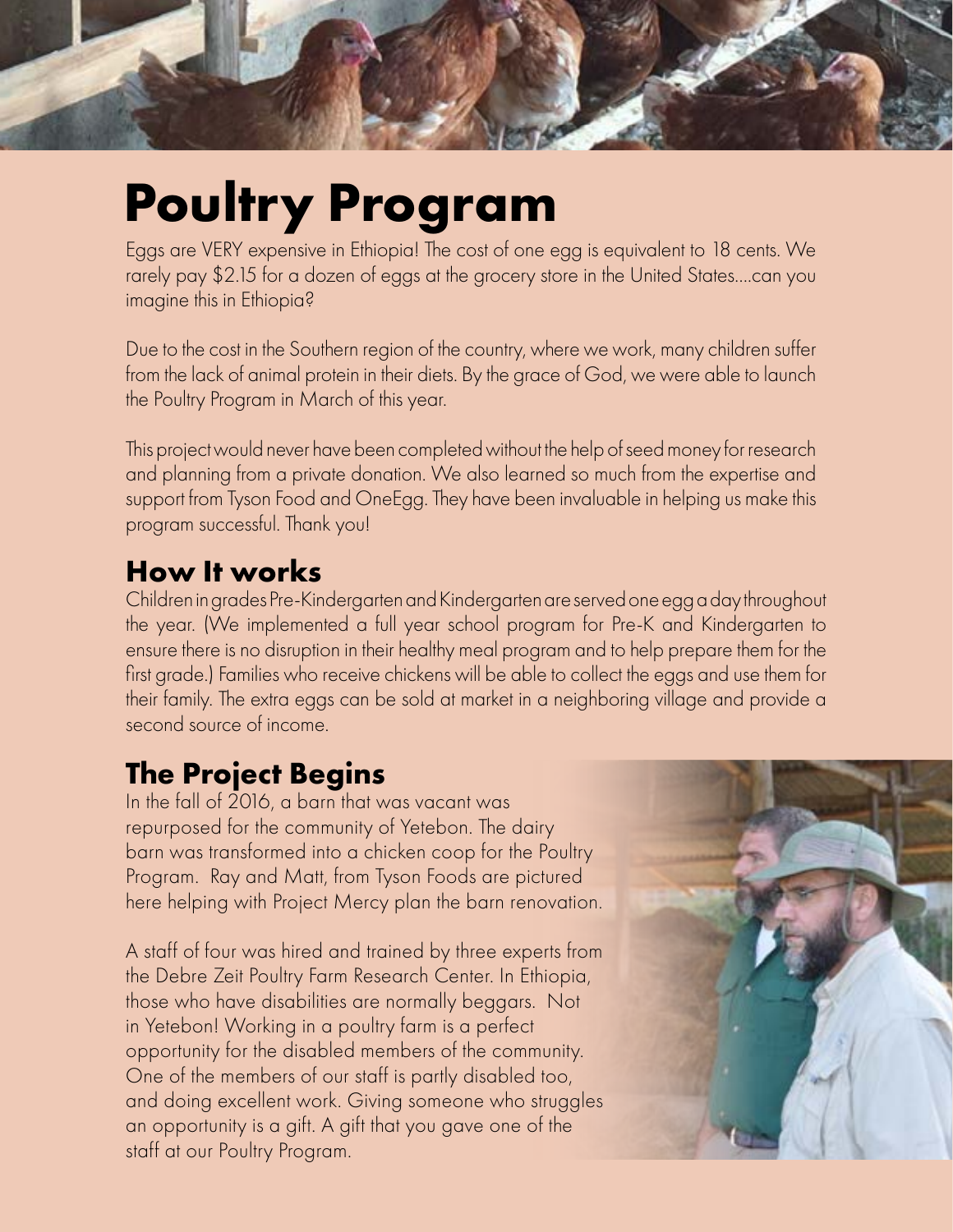#### **Chicks Arrive**

On Monday October 8, 2018, Project Mercy received 1,020 day-old brown chicks along with feed and vaccinations for forty-five days. The second batch arrived just nine months later in June of 2019. The third batch is planned for the end of this year.



#### **The Eggs are Coming**

February was an eventful month. The nests were installed at the coop on the Project Mercy Compound. Sample chicken homes were built for the community families to replicate and put in their yards. Project Mercy met with elders from local communities for their recommendations on who should receive the hens.

#### **Family Distribution**

Families who were in need along with a few elderly and disabled men were selected by the village elders. Most of those selected were women. Ethiopia lacks social services and programs for their elderly. Most have to support themselves or rely on their family. Women have challenges in gaining work while tending to the needs of the family. Your support helped many elderly and families have a second income.

All were required to go to training through the government's Livestock Development Team and we had a 100 percent participation rate. 0ver 300 families were selected to receive five productive hens. Staff will follow up with families during the second round of vaccinations to check on their progress.

#### **Eggs are Served**

It was the children's turn! On March 22, the Pre-K and Kindergarten lined up for breakfast and received their first egg ever (hard boiled to be exact). In total, 280 children in Pre-K and Kindergarten are served every day and an additional 1,200 children in grades 1st to 8th are served based on weekly production capacity.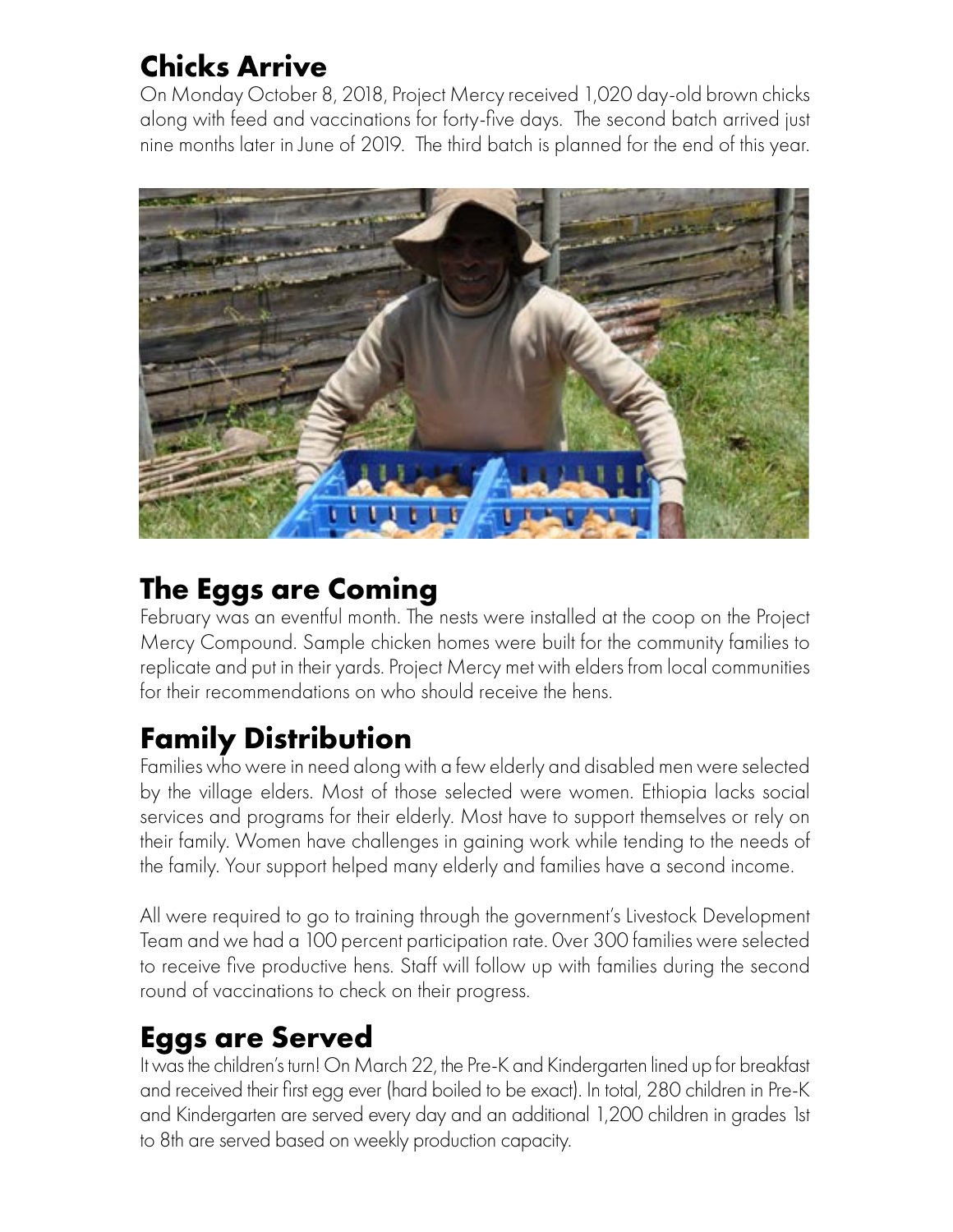#### **Today**

After seeing wonderful results in giving one egg a day to children in grades Pre-K through Kindergarten, we have expanded this program all the way through the 8th grade. On the family distribution side, we would like to give out more chickens to families. Before the end of the year, nearly 400 families will be participating in the Program.



## **Why Eggs?**

• Children who regularly eat eggs grow taller and eggs help prevent stunted growth in malnourished children.

### **Why Eggs in Ethiopia?**

- One egg costs five Birr (about \$0.18) thus making a dozen eggs cost \$2.15. When you think of a developing country, that is a lot of money compared to a dozen eggs being sold for \$1 close to our Fort Wayne office.
- Thirty-nine percent of children in the SNNPR region where we work have issues with growth stunting due to malnutrition.

*\*Information gathered from the following sources:*  Los Angeles Times, One egg per day could boost babies brain function, https://www.latimes.com/food/sns-dailymeal-1864165-healthy-eating-eggs-boost-babies-brain-function-122217-20171222-story.html Ethiopia, a Demographic and Health Survey, 2019. Page 190.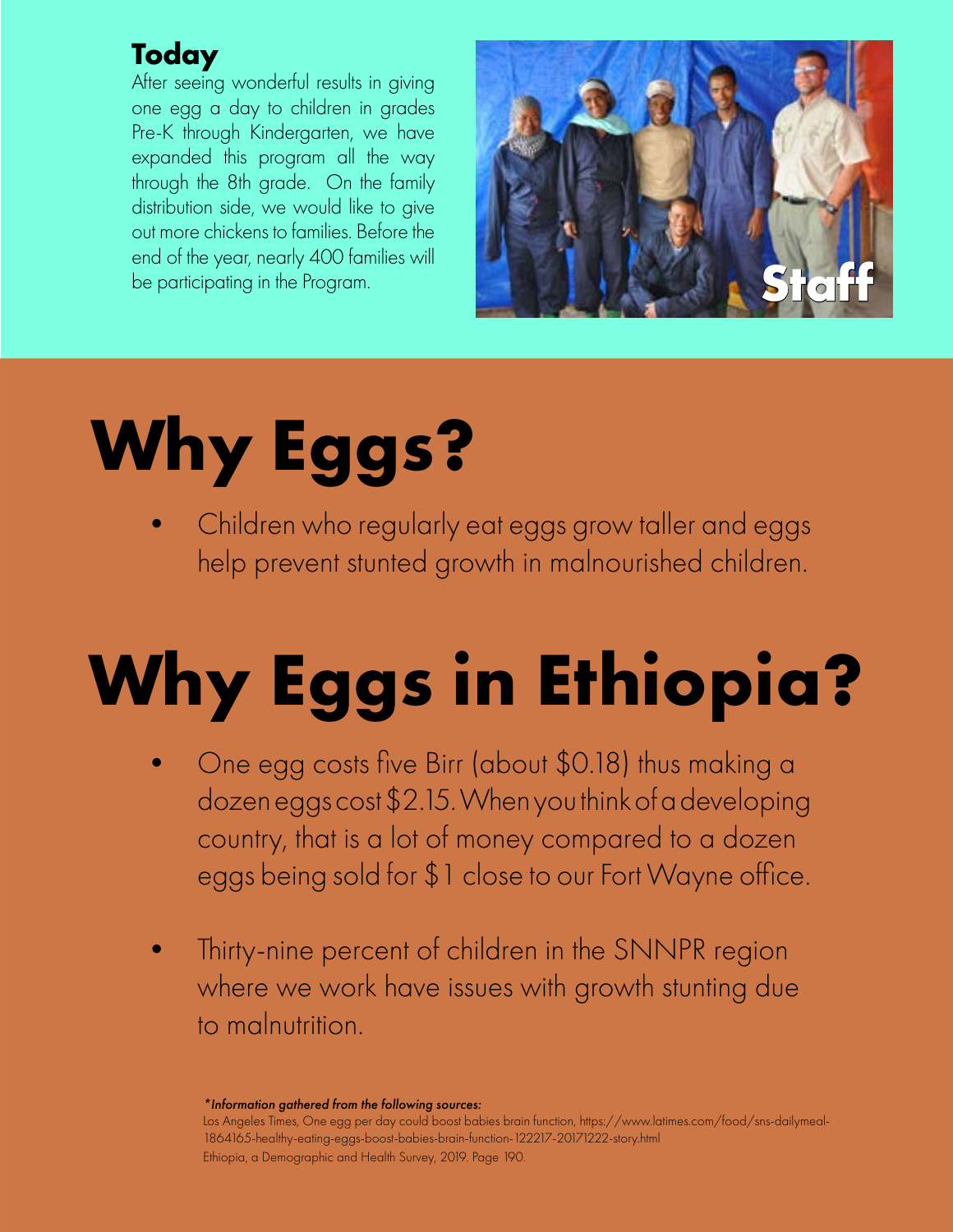